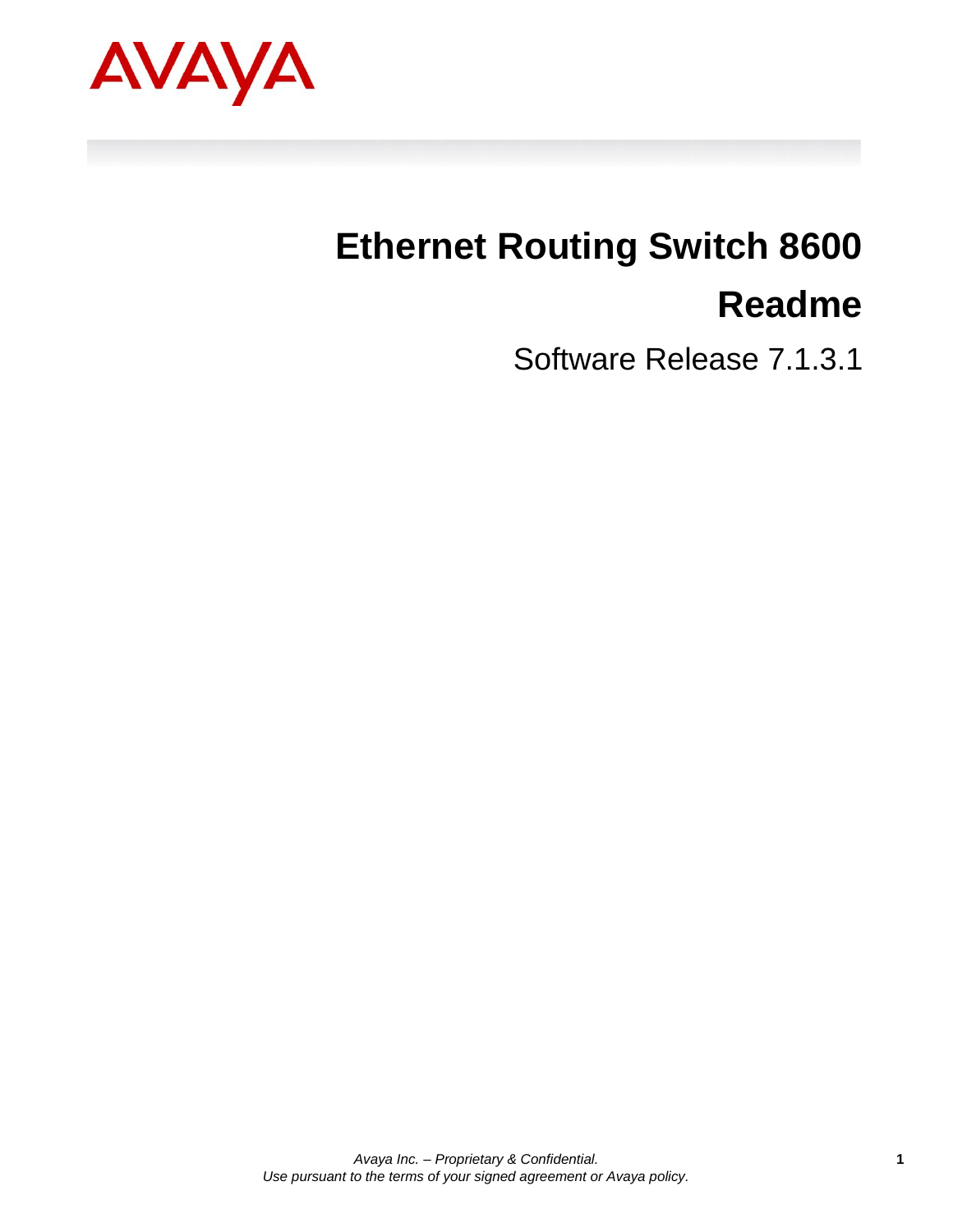

# <span id="page-1-0"></span>**Table of Content**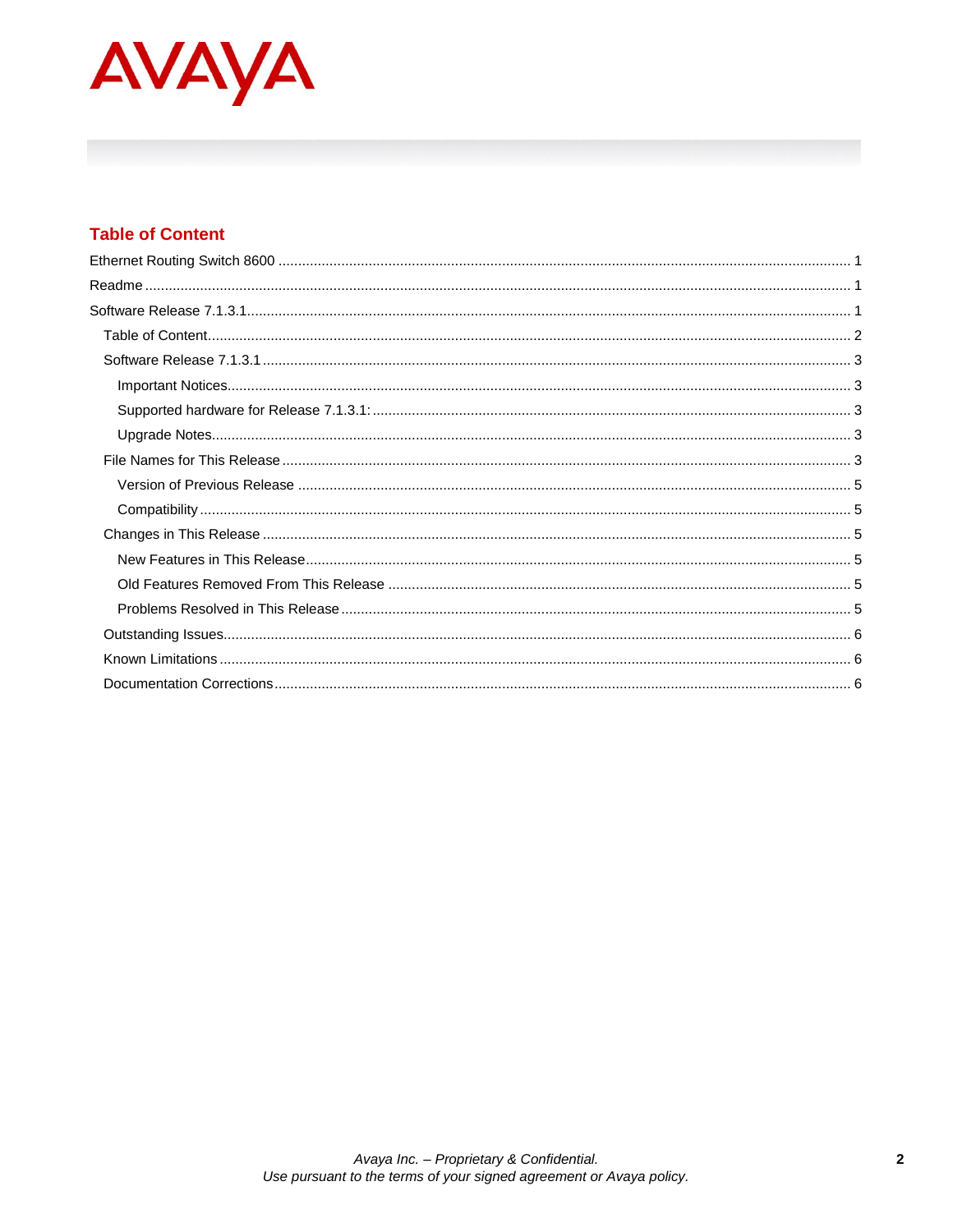

# <span id="page-2-0"></span>**Software Release 7.1.3.1**

Release Date: April 20, 2012 Purpose: Software Patch release to address externally found customer issues.

## <span id="page-2-1"></span>**Important Notices**

#### <span id="page-2-2"></span>**Supported hardware for Release 7.1.3.1:**

Refer to the ERS 8800 Release Notes for a complete list of supported hardware - **Release Notes — Software Release 7.1.3 Avaya Ethernet Routing Switch 8800/8600 (NN46205-402, 08.02)** available at [https://support.avaya.com](https://support.avaya.com/)

#### <span id="page-2-3"></span>**Upgrade Notes**

This section describes the Ethernet Routing Switch 8800 Software Release 7.1.3.1 software files.

Before you upgrade, it is recommended to verify the MD5 signature for each new file to be used.

For upgrade procedures, see **Upgrades — Software Release 7.1.3 Avaya Ethernet Routing Switch 8800/8600 (NN46205-400, 07.03)** available at https://support.avaya.com

#### <span id="page-2-4"></span>**File Names for This Release**

| <b>Module or file Type</b>                    | <b>Description</b>                                                      | <b>File name</b> | Size in<br>bytes |
|-----------------------------------------------|-------------------------------------------------------------------------|------------------|------------------|
| Software tar file Tar file of<br>all software | Deliverables (includes images that also<br>contain encryption software) | pr86_7131.tar.gz | 67663103         |
| <b>Ethernet Routing Switch images</b>         |                                                                         |                  |                  |
| Boot monitor image for<br>8692 SF/CPU         | 8692 CPU and switch fabric firmware                                     | p80b7131.img     | 1188304          |
| Boot monitor image for<br>8895 SF/CPU         | 8895 CPU and switch fabric firmware                                     | p80be7131.img    | 1254804          |
| Run-time image for 8692<br>SF/CPU             | Run-time image for 8692 SF/CPU                                          | p80a7131.img     | 15797281         |
| Run-time image for 8895<br>SF/CPU             | Run-time image for 8692 SF/CPU                                          | p80ae7131.img    | 14830850         |
| Run-time image for R<br>modules               | Run-time image for R modules                                            | p80j7131.dld     | 1790944          |
| Run-time image for RS<br>modules              | Run-time image for RS modules                                           | p80k7131.dld     | 1857600          |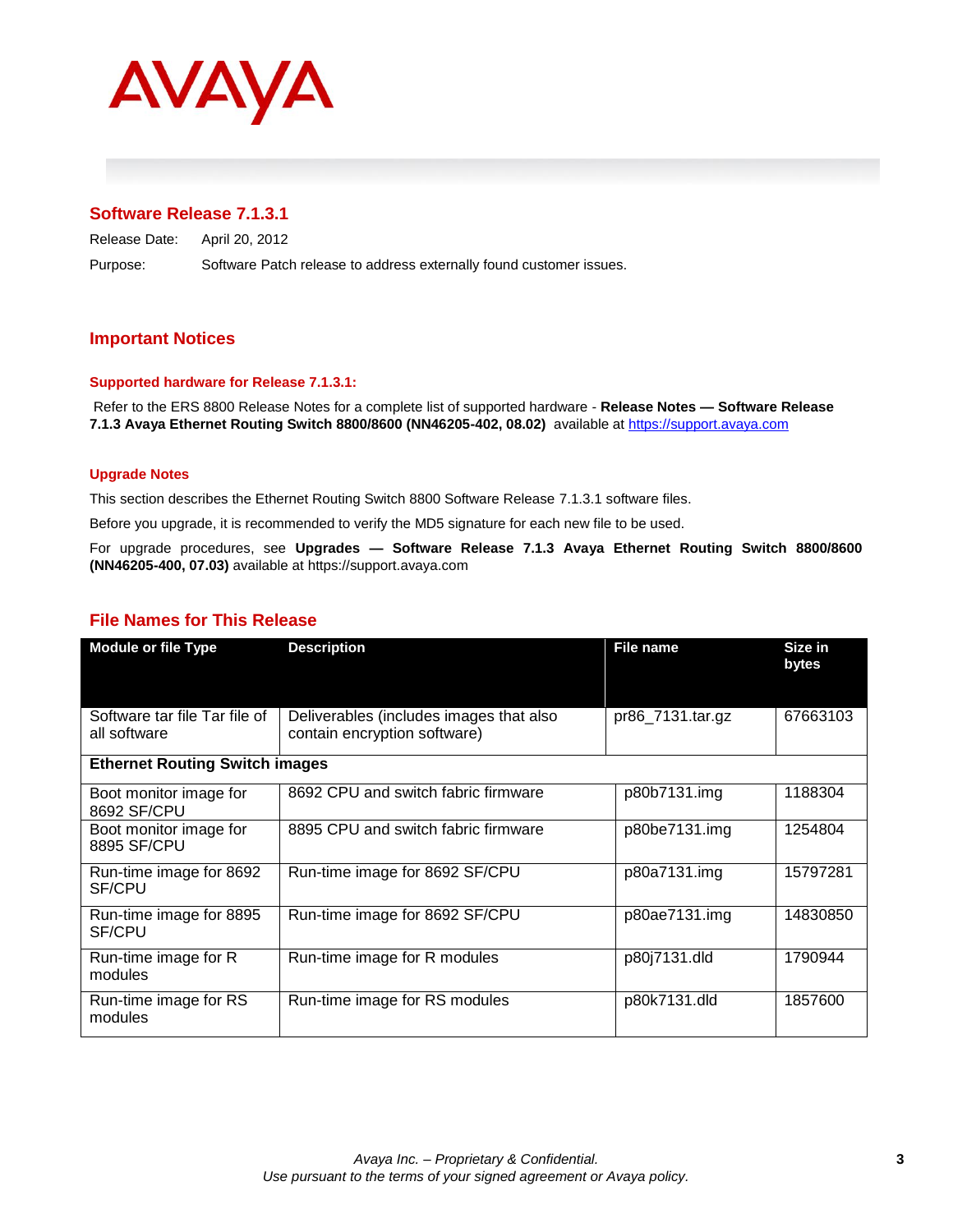

| Run-time image<br>for Enterprise<br>Enhanced<br><b>SF/CPU</b><br>Daughter Card<br>(SuperMezz) | Image for the SuperMezz<br>Card                                      | p80m7131.img                                                | 15876533 |
|-----------------------------------------------------------------------------------------------|----------------------------------------------------------------------|-------------------------------------------------------------|----------|
| 3DES for 8692<br><b>SF/CPU</b>                                                                | Encryption module for<br>privacy protocol with<br>Secure Shell (SSH) | p80c7131.des                                                | 56124    |
| 3DES for 8895<br><b>SF/CPU</b>                                                                | Encryption module for<br>privacy protocol with<br>Secure Shell (SSH) | p80ce7131.des                                               | 51972    |
| AES for 8692<br><b>SF/CPU</b>                                                                 | Encryption module for<br>privacy protocol with<br>Secure Shell (SSH) | p80c7131.aes (this<br>image<br>includes the 3DES<br>image)  | 27436    |
| <b>AES</b> for 8895<br><b>SF/CPU</b>                                                          | Encryption module for<br>privacy protocol with<br>Secure Shell (SSH) | p80ce7131.aes (this<br>image<br>includes the 3DES<br>image) | 25156    |
| <b>MIB</b>                                                                                    | <b>MIB</b> files                                                     | p80a7131.mib                                                | 5242683  |
| MIB (zip file)                                                                                | Zip file containing MIBs                                             | p80a7131.mib.zip                                            | 821181   |
| MD5 checksum<br>File                                                                          | md5 checksums of all<br>Release 7.0 software files                   | p80a7131.md5                                                | 1227     |
|                                                                                               |                                                                      |                                                             |          |
| FOQ for R modules                                                                             | Feedback output queuing FPGA firmware                                | $f$ oq $267.x$ svf                                          | 5320469  |
| <b>BMC</b> for R modules                                                                      | BAP memory controller FPGA firmware                                  | bmc776.xsvf                                                 | 2640266  |
| DPC for R modules                                                                             | Dual port Controller FPGA firmware                                   | dpc184.xsvf                                                 | 2642001  |
| <b>PIM8630GBR</b>                                                                             | Programmable I/O module FPGA firmware;<br>for the 8630GBR only       | PI_769.xsvf                                                 | 2284578  |
| Firmware for RS modules                                                                       | Contains FOQ, BMC, DPC, mirroring, and<br>loopback images            | rs_dpm_fpga.bin                                             | 4538368  |
| PIM images for<br>RS modules                                                                  | PIM FPGA firmware required for 8612XLRS<br>module only               | pim8612XLRS.bin                                             | 60183    |
|                                                                                               | PIM FPGA firmware required for 8634XGRS<br>module only               | pim8634XGRS.bin                                             | 78173    |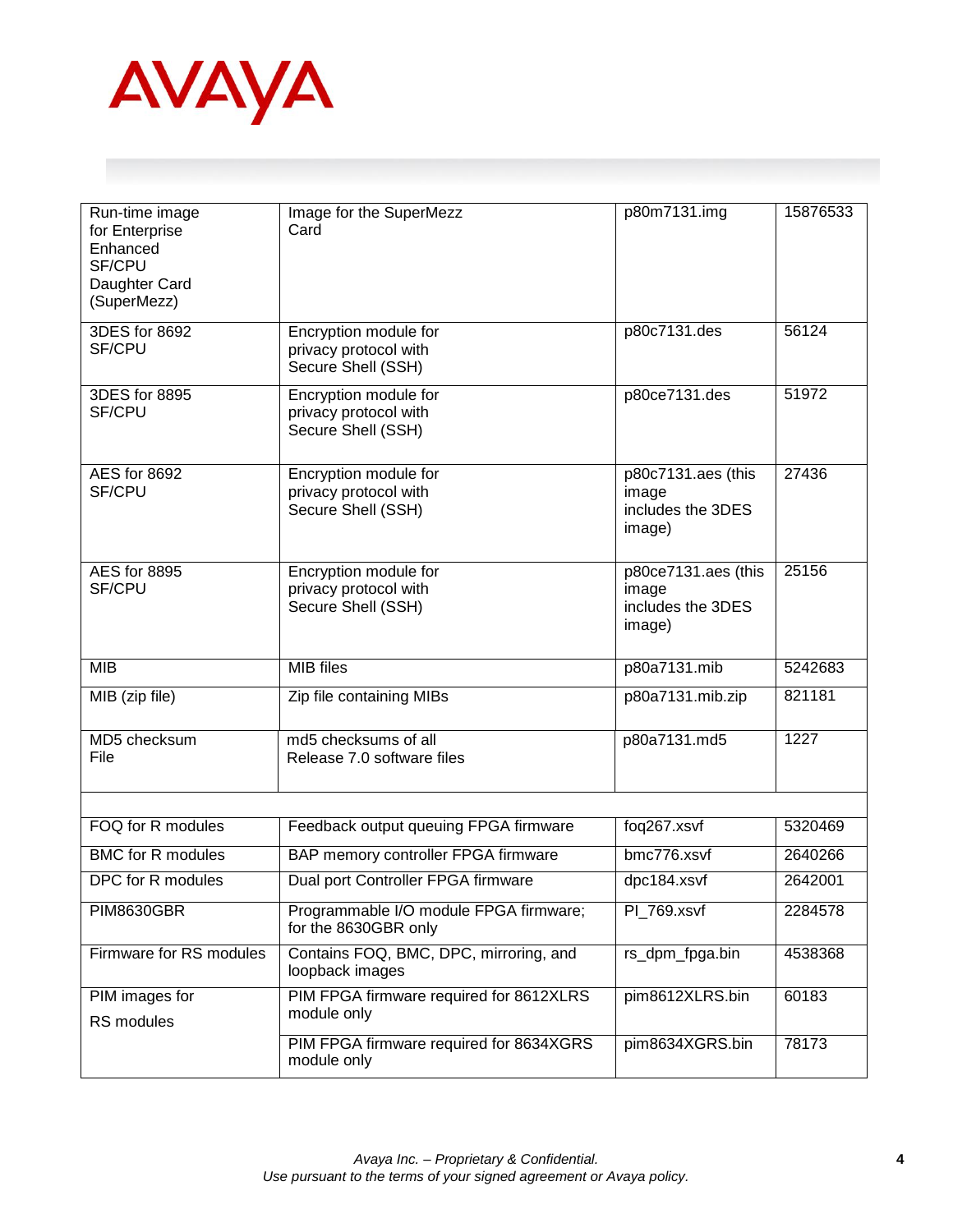

|                               | PIM FPGA firmware required for 8648GBRS<br>module only                                  | pim8648GBRS.bin              | 79891   |  |
|-------------------------------|-----------------------------------------------------------------------------------------|------------------------------|---------|--|
|                               | PIM FPGA firmware required for 8648GTRS<br>module only                                  | pim8648GTRS.bin              | 54441   |  |
| <b>Trace files</b>            |                                                                                         |                              |         |  |
| MPLS trace file               | Trace file for MPLS. This is auto generated<br>and appears on the PCMCIA after upgrade. | nbpdtrc.lo0                  |         |  |
| <b>EDM Help files</b>         |                                                                                         |                              |         |  |
| <b>EDM</b> help files         | Help files for EDM GUI                                                                  | Ers8000v7131 HELP<br>EDM.zip | 5095300 |  |
| ERS 8000 EDM plug-in for COM  |                                                                                         |                              |         |  |
| EDM plug-in for<br><b>COM</b> | EDM plug-in for COM                                                                     | ers8000v7.1.3.1.war          | 7444280 |  |

NOTE: dpc194.xsvf is a new DPC FPGA image for R-modules that can only be used with 7.0.0.1 or greater releases. These are not packaged as part of the release. Please obtain the software from Avaya Support if needed.

#### <span id="page-4-0"></span>**Version of Previous Release**

Software Version **7.1.3.1**

#### <span id="page-4-1"></span>**Compatibility**

This software release is managed with Enterprise Device Manager (EDM)

## <span id="page-4-2"></span>**Changes in This Release**

#### <span id="page-4-3"></span>**New Features in This Release**

None.

#### <span id="page-4-4"></span>**Old Features Removed From This Release**

None.

#### <span id="page-4-5"></span>**Problems Resolved in This Release**

L3VSN default route was not correctly installed in the RTM when it was received via ISIS. As a result L3VSN traffic that needs to use the default route was being dropped. This problem is specific to L3VSN only. It did not affect GRT default routes via ISIS. (wi00996566)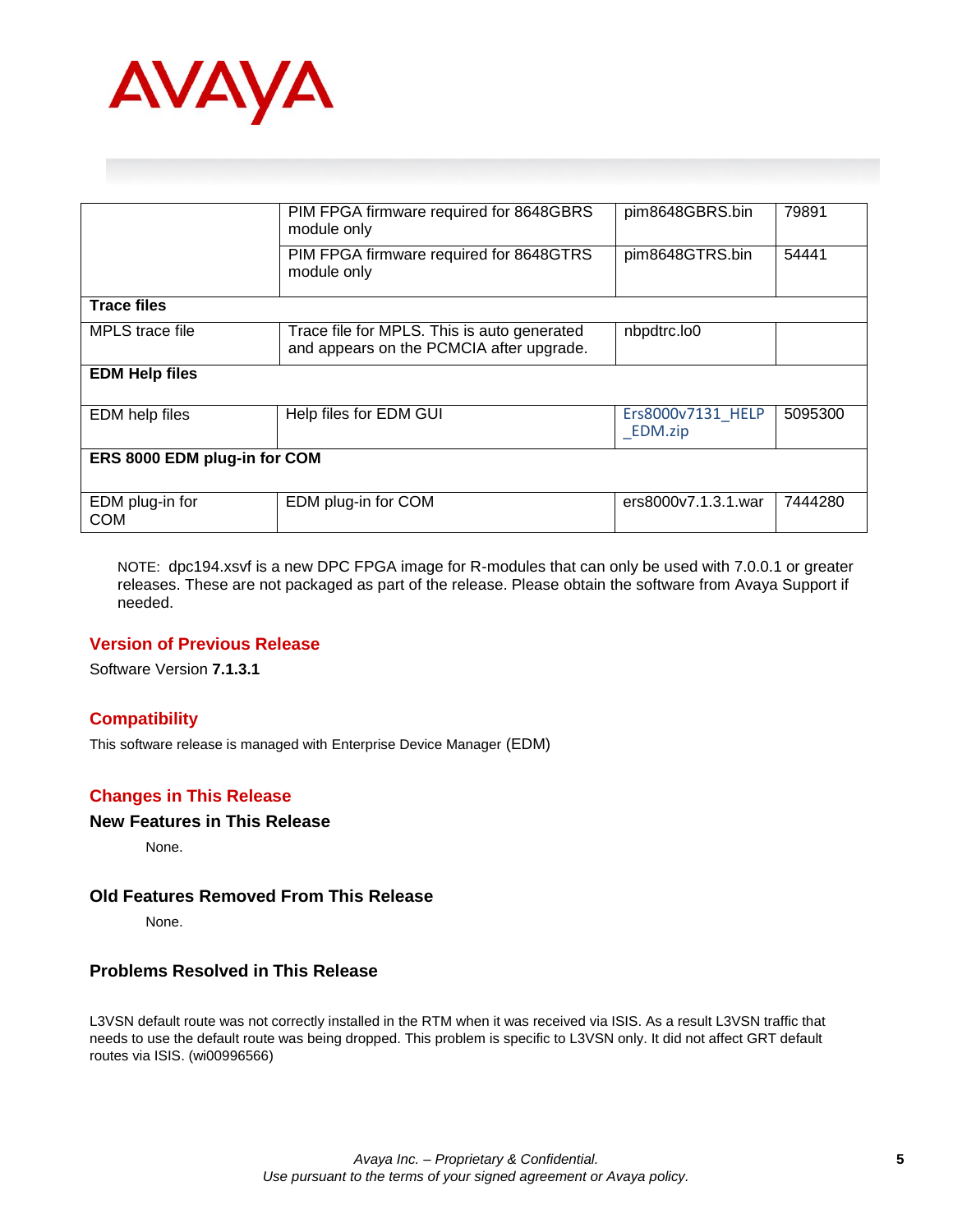

## <span id="page-5-0"></span>**Outstanding Issues**

## <span id="page-5-1"></span>**Known Limitations**

When we are running multiple ports configured in the same lane, we see momentary traffic loss on other ports in the lane, when the operating speed/duplex changes on one of the ports. If the operating speed/duplex remains same as before, there is no traffic loss. For example, if we pull a SFP and plug it back in, and the speed/duplex remains same as before, we will not see traffic loss. The reason for this is that every time a port speed changes, we need to re-configure lane specific shapers. This is the case if we are re-configuring Egress Queue Sets and configuring port shapers also.

Please refer to the Known Limitations Section of the Release Notes for Ethernet Routing Switch 8600 Software Release 7.1.3.0 No other new known limitations have been found.

### <span id="page-5-2"></span>**Documentation Corrections**

None.